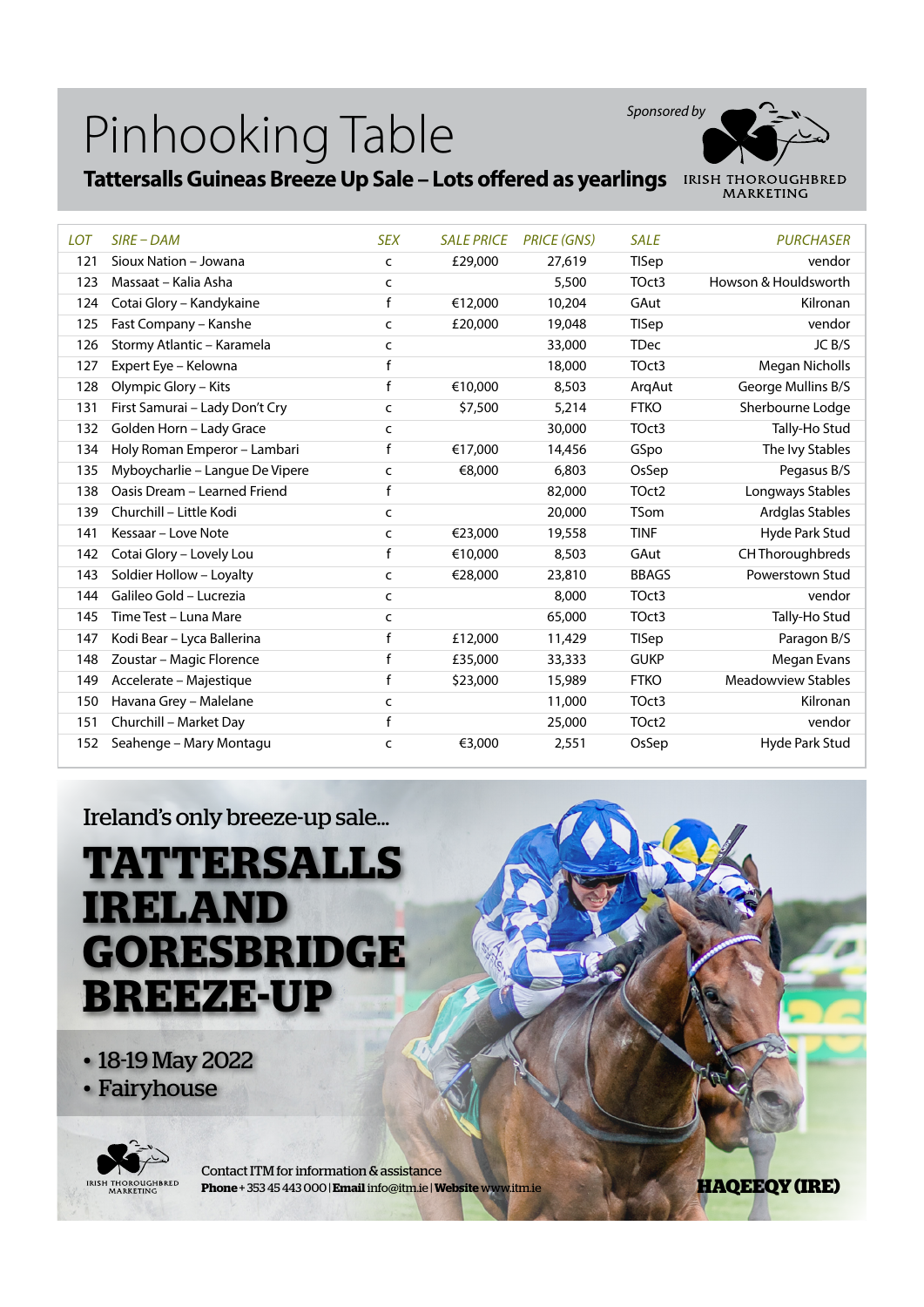

## **Tattersalls Guineas Breeze Up Sale – Lots offered as yearlings**

| <b>LOT</b> | $SIRE$ - $DAM$                          | <b>SEX</b>   |         | <b>SALE PRICE PRICE (GNS)</b> | <b>SALE</b>   | <b>PURCHASER</b>          |
|------------|-----------------------------------------|--------------|---------|-------------------------------|---------------|---------------------------|
| 153        | Zoffany - Moderah                       | f            |         | 25,000                        | TOct3         | Donovan B/S               |
| 154        | Camacho - Morning Jewel                 | $\mathsf{C}$ | £10,000 | 9,524                         | TISep         | <b>Hyde Park Stud</b>     |
| 155        | Galileo Gold - Most Radiant             | $\mathsf{C}$ | €24,000 | 20,408                        | GAut          | Donovan B/S               |
| 156        | Footstepsinthesand - Musical Jewel      | $\mathsf{C}$ | £13,000 | 12,381                        | TISep         | Grangecoor Farm           |
| 157        | Galiway - Myrthe Argentee               | $\mathsf{C}$ | €9,000  | 7,653                         | ArqAut        | Pegasus B/S               |
| 158        | Twilight Son - News Desk                | $\mathsf{C}$ | £30,000 | 28,571                        | <b>GUKP</b>   | Robson Aguiar             |
| 159        | Estidhkaar - Nimbus Star                | $\mathsf{C}$ | €9,000  | 7,653                         | GSpo          | Nikki Scallan             |
| 161        | Time Test - Noahs Ark                   | $\mathsf{C}$ |         | 40,000                        | TOct2         | vendor                    |
| 162        | Cotai Glory - Nouvelle Nova             | f            | £14,000 | 13,333                        | <b>TISep</b>  | Dolmen B/S                |
| 163        | National Defense - Pandoras Secret      | f            | €11,500 | 9,779                         | GAut          | Max B/S                   |
| 164        | Dragon Pulse - Paradisia                | $\mathsf{C}$ | €5,000  | 4,252                         | GSpo          | Aguiar B/S                |
| 165        | Churchill - Partita                     | $\mathsf{C}$ |         | 20,000                        | TOct2         | vendor                    |
| 167        | Bolt D'Oro - Perfect Paula              | $\mathsf{C}$ | \$5,500 | 3,823                         | <b>FTKO</b>   | <b>Shamington Farms</b>   |
| 171        | Kodiac - Please Me                      | $\mathsf{C}$ | £40,000 | 38,095                        | TISep         | Aguiar B/S                |
| 172        | Time Test - Poly Pomona                 | $\mathsf{C}$ |         | 22,000                        | TOct3         | <b>Shanaville Stables</b> |
| 173        | Havana Gold - Porcini                   | $\mathsf{f}$ |         | 12,000                        | TOct3         | Anna Barlow               |
| 175        | Havana Gold - Prewar                    | $\mathsf{C}$ | £13,000 | 12,381                        | <b>GUKP</b>   | Derryconnor Stud          |
| 176        | U S Navy Flag - Princess Cleopatra      | $\mathsf{C}$ | £40,000 | 38,095                        | <b>GUKP</b>   | Mark Grant                |
| 177        | Sioux Nation - Qamarain                 | f            | €16,000 | 13,605                        | GAut          | <b>Shanaville Stables</b> |
| 178        | Prince Of Lir - Queen Celeste           | $\mathsf{f}$ | €4,500  | 3,827                         | GAut          | J Guerra/R Aguiar         |
| 179        | Australia - Queen Of France             | $\mathsf{C}$ | £14,000 | 13,333                        | <b>TISep</b>  | Dolmen B/S                |
| 180        | Kessaar - Quick Sketch                  | $\mathsf{C}$ | £16,000 | 15,238                        | TISep         | The Rancher               |
| 182        | Cracksman - Rainbow's Edge              | $\mathsf{C}$ |         | 34,000                        | TOct2         | not sold                  |
| 183        | Churchill - Real Charm                  | f            | £15,000 | 14,286                        | TISep         | <b>Shanaville Stables</b> |
| 185        | Cotai Glory - Regal Salute              | $\mathsf{f}$ |         | 15,000                        | <b>TSom</b>   | Nicky Scarlet             |
| 188        | Dandy Man - Rip Van Music               | $\mathsf{C}$ |         | 27,000                        | <b>TDec</b>   | vendor                    |
| 189        | Ulysses - Rivara                        | $\mathsf{f}$ | £30,000 | 28,571                        | TISep         | Armando Duarte            |
| 191        | Bungle Inthejungle - Rohesia            | $\mathsf{C}$ | €14,000 | 11,905                        | GSpo          | Diego Dias                |
| 192        | Havana Grey - Roman Times               | $\mathsf{C}$ |         | 16,000                        | TSom          | San Antone Lodge          |
| 193        | Fast Company - Roseisarose              | $\mathsf{C}$ | £7,500  | 7,143                         | <b>GUKP</b>   | Nikki Scallan             |
| 194        | Ribchester - Saint Lucia                | $\mathsf{C}$ | £38,000 | 36,190                        | <b>GUKP</b>   | Nick Bell                 |
|            | 195 Seahenge - Sand Rose                | c            | €4,000  | 3,401                         | OsSep         | Hyde Park Stud            |
| 196        | Sea The Moon - Sea Of Hope              | $\mathsf{C}$ |         | 35,000                        | <b>TDec</b>   | JB B/S                    |
| 197        | Dandy Man - Selva Real                  | $\mathsf{C}$ | £5,000  | 4,762                         | <b>GUKP</b>   | Ryan Conran               |
| 199        | Starspangledbanner - Shama's Song       | c            | £18,000 | 17,143                        | <b>TISep</b>  | Oliver St Lawrence B/S    |
| 200        | Cityscape - She Is Great                | f            |         | 30,000                        | TSom          | Rodrigo Goncalves         |
| 202        | Make Believe - Showerproof              | f            | €15,000 | 12,755                        | GAut          | J Quinn                   |
| 203        | Churchill - Shrimpton                   |              | €35,000 | 29,762                        | GOrby         | vendor                    |
|            |                                         | c<br>f       |         |                               |               |                           |
| 204        | Astern - Sigurwana<br>Adaay - Silhuette |              |         | 32,000                        | TOct2<br>TSom | not sold                  |
| 205        |                                         | c            |         | 12,000                        |               | Ardglas                   |
| 206        | Dragon Pulse - Silk Slippers            | $\mathsf{C}$ | £13,500 | 12,857                        | <b>TISrp</b>  | Maddi Bishop-Peck         |
| 207        | Profitable - Simonetta                  | $\mathsf f$  |         | 15,000                        | TOct3         | vendor                    |
| 208        | Sioux Nation - Simple Love              | c            | £40,000 | 38,095                        | <b>GUKP</b>   | Paragon B/S               |
| 209        | Bobby's Kitten - Skinny Love            | f            |         | 12,000                        | TOct3         | Rabbah B/S                |
| 210        | Prince Of Lir - So Devoted              | f            | €26,000 | 22,109                        | GSpo          | Rathmore/H de Bromhead    |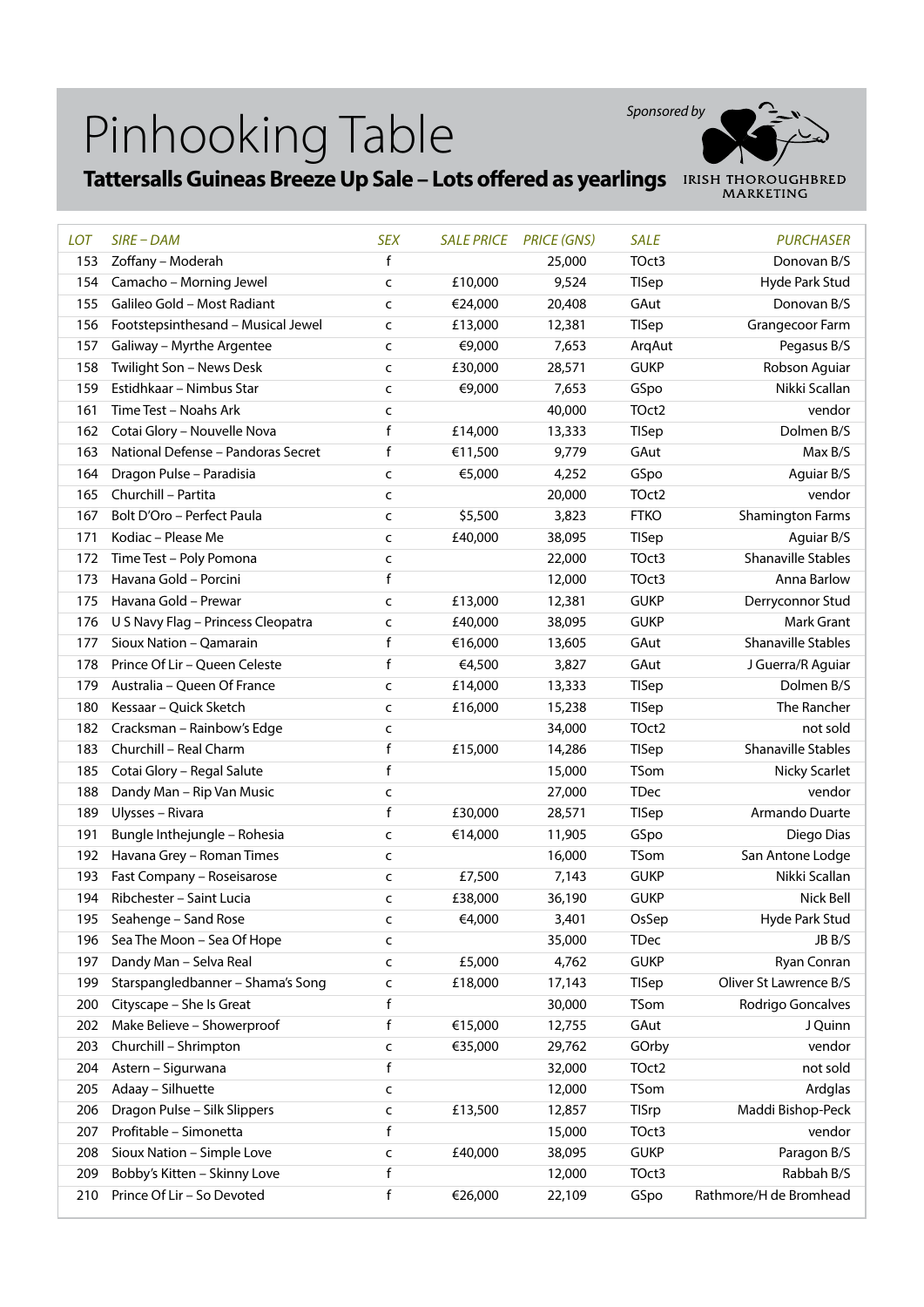

### **Tattersalls Guineas Breeze Up Sale – Lots offered as yearlings**

| <b>LOT</b> | $SIRE$ – $DAM$                      | <b>SEX</b>   | <b>SALE PRICE</b> | <b>PRICE (GNS)</b> | <b>SALE</b>  | <b>PURCHASER</b>          |
|------------|-------------------------------------|--------------|-------------------|--------------------|--------------|---------------------------|
| 211        | Galileo Gold - Special Focus        | $\mathsf{C}$ | £18,000           | 17,143             | TISep        | Kilronan                  |
| 212        | Saxon Warrior - Speciality          | f            | £22,000           | 20,952             | TISep        | <b>Bushypark Stables</b>  |
| 213        | Gustav Klimt - Specific             | C            | €38,000           | 32,313             | GSpo         | Castle Quarter            |
| 214        | Make Believe - Speedi Mouse         | $\mathsf{C}$ | £8,000            | 7,619              | TISep        | Noel Quinlan              |
| 215        | Mayson - Spheric                    | C            | €12,500           | 12,629             | GFeb         | Alison Murphy             |
| 215        | Mayson - Spheric                    | $\mathsf{C}$ | £35,000           | 33,333             | <b>GUKP</b>  | Megan Evans               |
| 216        | Belardo - Spring Eternal            | $\sf{C}$     |                   | 10,000             | <b>TSom</b>  | Hyde Park Stud            |
| 217        | Olympic Glory - Strands Of Silk     | C            | €14,000           | 11,905             | ArqOct       | Marconi/Bin Galaita       |
| 218        | Tasleet - Stresa                    | $\mathsf{C}$ |                   | 22,000             | TSom         | Kilbrew Stables           |
| 219        | Churchill - Struck By The Moon      | f            |                   | 16,000             | TSom         | <b>Meadowview Stables</b> |
| 220        | Kessaar - Sun Angel                 | f            | €12,000           | 10,204             | GAut         | Joseph Burke              |
| 221        | Zoffany - Suraat                    | $\mathsf{C}$ | £10,000           | 9,524              | TISep        | vendor                    |
| 222        | Starspangledbanner - Swept Away     | $\mathsf{C}$ |                   | 21,000             | TOct3        | Level Par B/S             |
| 223        | Oasis Dream - Tahaany               | f            | £10,000           | 9,524              | <b>TISep</b> | David Cox                 |
| 225        | Havana Gold - Tekhania              | $\mathsf{C}$ | €24,000           | 20,408             | GSpo         | Bushypark                 |
| 226        | Muhaarar - Thafeera                 | $\mathsf{C}$ | €14,000           | 11,905             | <b>TINF</b>  | Solo B/S                  |
| 229        | Galiway - Tin Rebel                 | f            | €10,000           | 8,503              | ArqAut       | <b>MAB Agency</b>         |
| 230        | James Garfield - Tip Of The City    | f            | €13,500           | 11,480             | GAut         | Eddie Linehan B/S         |
| 231        | Profitable - Toormakeady            | f            | €21,000           | 17,857             | GSpo         | John Nolan                |
| 232        | Bobby's Kitten - Topflightcoolracer | $\mathsf{C}$ | £10,500           | 10,000             | <b>GUKS</b>  | Robson Aguiar             |
| 234        | Dandy Man - Traveller's Tales       | $\mathsf{C}$ | £9,000            | 8,571              | <b>TISep</b> | Kilronan                  |
| 235        | Fast Company - Voladora             | f            | €20,000           | 17,007             | GSpo         | Church Farm/Horse Park    |
| 236        | Zarak - Waritta                     | C            |                   | 18,000             | TSom         | vendor                    |
| 239        | Mehmas - What About Me              | f            | €16,000           | 13,605             | GSpo         | vendor                    |
| 240        | James Garfield - Wonmoretime        | c            | €22,000           | 18,707             | GAut         | Kilbrew Stables           |
| 241        | Footstepsinthesand - Yasmeena       | f            |                   | 12,000             | TSom         | Rabbah B/S                |
| 242        | James Garfield - Yours Truly        | f            | €16,000           | 13,605             | GAut         | <b>JODK B/S</b>           |
| 243        | Muhaarar - Zabeel Princess          | $\sf{C}$     | £14,000           | 13,333             | <b>TISep</b> | Johnstown Stud            |
| 244        | Zoustar - Zakhrafa                  | f            |                   | 25,000             | TOct2        | vendor                    |
| 245        | <b>Wootton Bassett - Zenat</b>      | C            | €15,000           | 12,755             | ArqAut       | J Dupont-Fahn             |
| 246        | James Garfield - Academicienne      | $\mathsf{C}$ | €21,000           | 17,857             | GSpo         | Newlands Farm             |
|            | 248 Kodi Bear - Alosha              | f            |                   | 4,500              | TSom         | Lackendarra Stables       |
| 249        | Awtaad - Alshadhia                  | C            | €11,000           | 9,354              | GAut         | Fairgreen Stables         |
| 251        | Charm Spirit - Always Remembered    | $\mathsf{C}$ |                   | 11,500             | TOct3        | <b>BBA Ireland</b>        |
| 254        | Gutaifan - Angel Carlotta           | f            | £2,500            | 2,381              | <b>GUKS</b>  | Kings B/S                 |
| 255        | Holy Roman Emperor - Anna David     | C            |                   | 10,000             | TOct3        | Drumphea Stables          |
| 256        | Hot Streak - Angooda                | C            |                   | 8,500              | TSom         | Diego Borges Dias         |
| 257        | Shalaa - Antalia                    | $\mathsf{C}$ | €6,000            | 5,102              | OsSep        | Ardglas Stables           |
| 258        | Starspangledbanner - Apparell       | f            | £6,000            | 5,714              | TISep        | vendor                    |
| 259        | James Garfield - Aquarius Star      | f            | £8,500            | 8,095              | TISep        | Katie McGivern            |
| 260        | Oasis Dream - Araminte              | c            |                   | 75,000             | TOct2        | JB B/S                    |
| 261        | Harry Angel - Areyaam               | f            |                   | 17,000             | TOct3        | Creighton Schwartz B/S    |
| 262        | Twilight Son - Astrosecret          | c            |                   | 12,000             | TOct3        | Gourneen Stables          |
| 263        | No Nay Never - Away                 | c            |                   | 25,000             | TOct3        | vendor                    |
| 266        | Zoustar - Beach Belle               | f            | €28,000           | 23,810             | <b>GUKP</b>  | Sandhurst B/S             |
|            |                                     |              |                   |                    |              |                           |